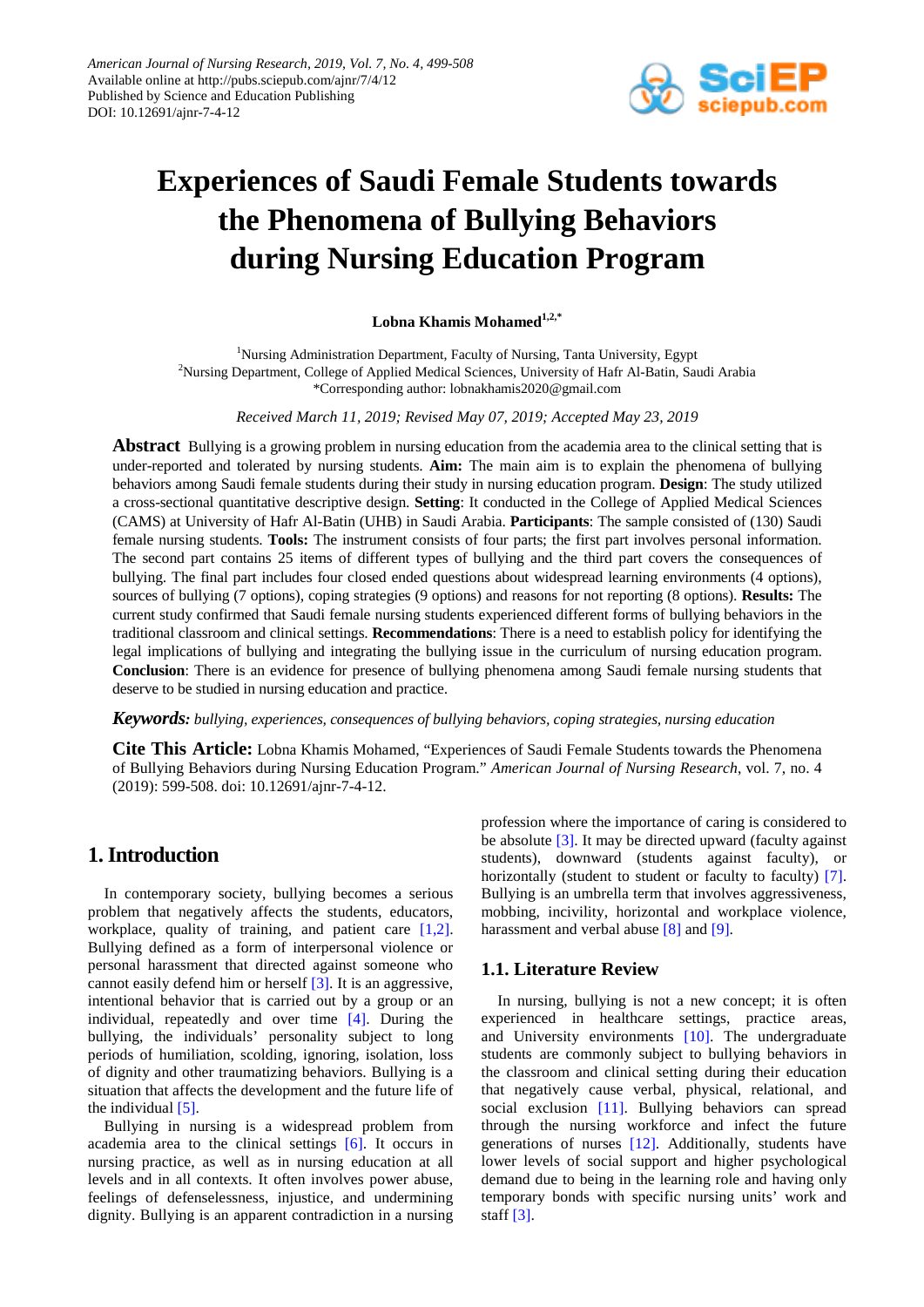Nursing students can be experienced bullying during interactions with colleagues, instructors, patients, family members, or health care staff. The experiences of bullying in the academic nursing settings accompanied by anxiety, poor performance, leaving nursing programs, that leads to toxic working environment that adversely affect patient outcomes [\[6\].](#page-8-4) Cyberbullying is a new form of bullying in the academic setting that emerged due to use of modern communication technologies. It carried out via abusive text messages that sent through e-mail, and social networking sites (e.g. Facebook and Twitter). It conveyed an offensive language, images or vulgar comments that bully of others [\[13\].](#page-8-11)

Based on literature, bullying against university students are well-recognized phenomena. An Australian study conducted by Hopkins, et al. [\[14\]](#page-8-12) and a Canadian study established by Clarke, et al. [\[15\]](#page-8-13) concluded that the nursing students are exposed to a significant risk from various forms of bullying in the clinical setting. In a United Kingdom (UK) study, Ferns and Meerabeau, [\[16\]](#page-8-14) reported that 45.1% of nursing students experienced verbal bullying. In Egypt, Kassem, et al. [\[17\]](#page-8-15) reported that the most of nursing students  $(N=338)$  were experiencing moderate level of bullying behaviors. In a New Zealand study, Foster, et al. [\[18\]](#page-8-16) suggested that 90% of nursing students had experienced some forms of bullying behaviors.

The consequences of experiencing bullying can negatively create an unsafe environment, as well as behavioral and emotional difficulties that interfere with learning [\[2\].](#page-8-17) The most common symptoms of bullying include headache, bad temper, stomachache, backache, nervousness, inferiority, difficulties in sleeping, dizziness, loneliness, tired in the morning, and helplessness [\[19\].](#page-8-18) The effect of bully not only limited to poor psychosocial adjustment, lack academic achievement, weak relationships formation, but also reduce concentration, success, motivation, and self-confidence [\[5\].](#page-8-3)

The existence of bullying harms the physical and mental health of nursing students that complicated by feelings of fear and embarrassment. When bullying occurs among nursing students, it negatively affect students' education lives and preferences after graduation [\[20\].](#page-8-19) Wilkins, [\[9\]](#page-8-7) identified the root cause of bullying behaviors often starts early in the university in the student nurse's career, which leads to the continuation of bullying in nursing practice resulting in nurses accepting these behaviors as the norm and part of the workplace.

Coping strategies is the behavioral and psychological efforts that the individual employ to reduce or tolerate the stressful situations. It is important for the student nurse to select the best coping method as wrong strategy may worsen the situation  $[21]$ . The literature identifies many coping strategies that the student nurses can be used to adapt with bullying behaviors including religion, acceptance, cognitive reappraisal, humor and self-blame [\[9,22\].](#page-8-7)

#### **1.2. Significance of the Problem**

Globally, the prevalence rates document the number of students who involved in bullying as victims ranged from 7% to 43%, and as perpetrators ranged from 5% to 44% [\[23\].](#page-9-1) Recently, the problem have become more prevalent.

However, there is no research addressed the bullying phenomena among nurse students in Saudi Arabia although. Identification of bullying experienced by nursing students in the education environment is an essential issue for coping with these behaviors. Therefore, this study emphasizes the experiences of bullying behaviors and coping strategies among Saudi female students during their nursing education.

#### **1.3. Aim**

The main aim for this research is to explain the phenomena of bullying among nursing students during their study in nursing education program.

The more specific objectives aimed to state the types and frequency of bullying behaviors experienced by nursing student during their study in nursing program, determine the most likely sources to be the bully and consequences of these bullying behaviors, identify the coping strategies to deal with these behaviors and recognize the reasons for not reporting about bullying behaviors.

#### **1.4. Research Questions**

The present study aimed to answer the following research questions:

- 1. What are the most widespread learning environments that involve bullying behaviors?
- 2. What are the types and frequency of bullying behaviors' types that nursing students experienced during nursing education?
- 3. Who is most likely source to "be the bully" during their study in nursing program?
- 4. What are the consequences or the effect of bullying behaviors on nursing students?
- 5. What are the coping strategies used by nursing student to deal with bullying behaviors?
- 6. What are the reasons for not reporting about bullying behaviors?
- 7. Is there a relationship between experienced bullying behaviors' types and consequences with nursing students' academic year?

# **2. Methodology**

#### **2.1. Design**

The present study was utilized a cross-sectional quantitative descriptive design to answer the research's questions.

#### **2.2. Setting**

This study was conducted in the nursing department of Applied Medical Sciences College at University of Hafr Al-Batin (UHB) in Kingdom Saudi Arabia.

#### **2.3. Participants**

Convenience sample was used which consisted of (130) Saudi female nursing students who were accepted to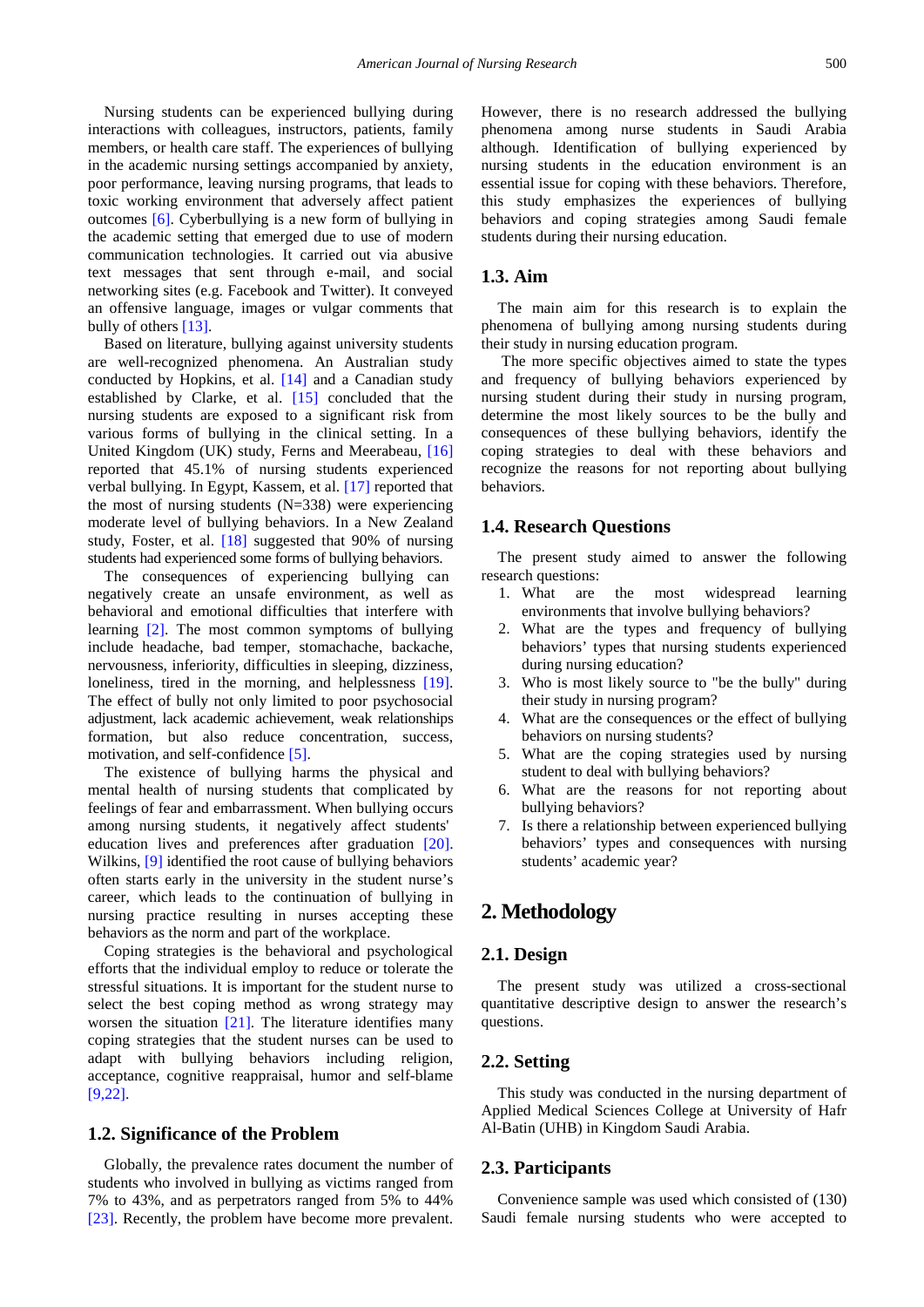participate in the research anonymously. The students enrolled at sophomores, juniors, senior and internship during the academic year 2018/2019. The inclusion criteria of participants' selection stated that all female nursing students must have an experience in clinical learning environment; therefore, the first academic year was excluded from the sample because the clinical training starts from the second grade, Additionally, another exclusion criterion was the students' refusing to participate in the study.

#### **2.4. Tools**

The questionnaire was developed by the researcher based on extensive literature review. The questionnaire was translated into Arabic by the researcher to be understandable for all students' levels during stage of data collection. Data were collected through self-administered questionnaire. The questionnaire took approximately from 10 to 15 minutes for each student. The estimated time for data collection started on January  $5<sup>th</sup>$ , 2019 to the mid of March 2019. The instrument consists of *four parts.*

*The first part* involves personal information as age, and academic year, the presence bullying behaviors or no, the extent of bullying behaviors and the effect of bullying behaviors on students' performance.

*The second part* contains items of verbal bullying behaviors (9 items), physical bullying behaviors (6 items) and psychological bullying behaviors (10 items) to assess the most frequent type of bullying behaviors that experienced by nursing student during their study in nursing program.

*The third part* covers the physiological symptoms (7 items) of bullying behaviors, psychological symptoms (8 items), and behavioral symptoms (4 items) to estimate the frequency of bullying behaviors' consequences. Responses for answering the second and third parts of questionnaire were measured on a 5-point Likert rating scale ranging from (0) never to always (4).

*The fourth part* includes four closed ended questions asking about the following issues:

- 1. The widespread learning environments that involve bullying behaviors (4 options).
- 2. The most likely source to be the bully during the study in nursing program (7 options).
- 3. The frequency of coping strategies that used by nursing student to deal with bullying behaviors (9 options)
- 4. The frequency of reasons for not reporting about bullying behaviors (8 options).

#### **2.5. Ethical Consideration**

The approval for conducting the study was obtained from the authoritative personnel (Deanship of Studies & Scientific Research) at the UHB prior to initiate the data collection. The purpose of the research was explained to nursing students and oral consent was obtained. The participants' involvement in the study was voluntary without penalty that might arise from withdrawal or nonparticipation. They were informed that their answers would be kept confidentially.

### **2.6. Validity and Reliability**

The panel of seven experts from nursing management specialty was invited for revising the questionnaire, as well as measuring face and content validity. Necessary modifications were done accordingly. The Cronbach's coefficient alpha test value was equal 0.87 and the testretest reliability value for nominal data was greater than 0.95. Based on questionnaire revision, a pilot study was carried out on 10% of participants (13 nurse students) from nursing department at the previous mentioned setting (excluded from the study sample) who were selected randomly for measuring test-retest reliability.

#### **2.7. Statistical Analysis**

SPSS (version 20) was used for data analysis. The Mean, Standard Deviation (SD) and the Range (minimum – maximum) were used to describe the quantitative variables, while proportions and percentages were used to describe the qualitative variables. Fisher's exact test is a statistical significance test, which used for analysis of contingency tables. The significance level was stated at  $\square$ = 0.05.

# **3. Results**

**Table 1. Sociodemographic characteristics of female nursing students**

<span id="page-2-0"></span>

| Demographic characteristics                                                        | No.              | $\frac{0}{n}$ |  |  |  |  |  |  |  |  |
|------------------------------------------------------------------------------------|------------------|---------------|--|--|--|--|--|--|--|--|
| Age                                                                                |                  |               |  |  |  |  |  |  |  |  |
| 20 Years or less                                                                   | 36               | 27.7          |  |  |  |  |  |  |  |  |
| 21 to 23 Years                                                                     | 75               | 57.7          |  |  |  |  |  |  |  |  |
| 24 Years or more                                                                   | 19               | 14.6          |  |  |  |  |  |  |  |  |
| $Mean+SD$                                                                          | $21.58 \pm 2.22$ |               |  |  |  |  |  |  |  |  |
| Academic year                                                                      |                  |               |  |  |  |  |  |  |  |  |
| Sophomore                                                                          | 19               | 14.6          |  |  |  |  |  |  |  |  |
| Junior                                                                             | 30               | 23.1          |  |  |  |  |  |  |  |  |
| Senior                                                                             | 60               | 46.2          |  |  |  |  |  |  |  |  |
| <b>Interns</b>                                                                     | 21               | 16.2          |  |  |  |  |  |  |  |  |
| Did you experience bullying behaviors during the period of studying?               |                  |               |  |  |  |  |  |  |  |  |
| Yes                                                                                | 109              | 83.8          |  |  |  |  |  |  |  |  |
| No                                                                                 | 21               | 16.2          |  |  |  |  |  |  |  |  |
| What is the extent of bullying behaviors a problem in the academic<br>environment? |                  |               |  |  |  |  |  |  |  |  |
| No problem                                                                         | 1                | 0.8           |  |  |  |  |  |  |  |  |
| Moderate problem                                                                   | 25               | 19.2          |  |  |  |  |  |  |  |  |
| Major problem                                                                      | 104              | 80            |  |  |  |  |  |  |  |  |
| Are bullying behaviors affect the students' performance?                           |                  |               |  |  |  |  |  |  |  |  |
| Yes                                                                                | 77               | 59.2          |  |  |  |  |  |  |  |  |
| N <sub>0</sub>                                                                     | 53               | 40.8          |  |  |  |  |  |  |  |  |

The overall response rate was 84% out of 153 female nursing students in academic year of 1440/2019, who agree to participate in data collection. [Table 1](#page-2-0) shows sociodemographic data of Saudi female nursing students. It was apparent that 57.7% of the studied sample were in age group 21-23 years old with mean score 21.58±2.22, and 46.2% were enrolled in senior year. The majority of respondents (83.8%) experienced bullying behaviors during the period of studying in nursing education program. Furthermore, 80% of participants estimated the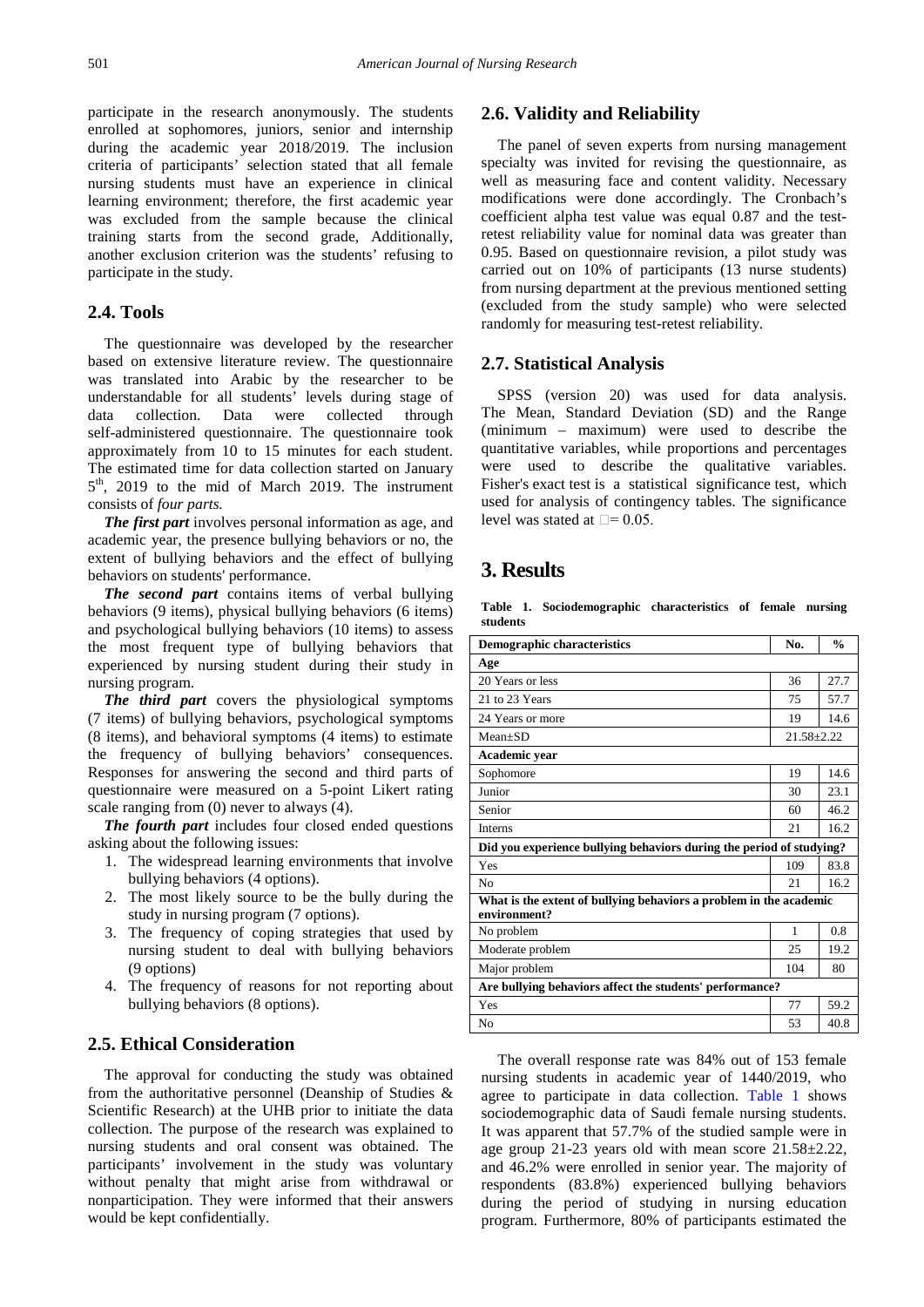extent of bullying behaviors as a major problem in the academic environment, and 59.2% of them reported that bullying behaviors would affect their performance.

[Table 2](#page-3-0) reveals the frequency of bullying behaviors as experienced by female nursing students. Concerning verbal bullying behaviors, 45.4% & 36.9% always experience threatening with poor evaluation and using belittle behavior for efforts respectively. The highest percents of respondents  $(40\%, 31.5\% \& 27.7\%)$  often experience failing to acknowledge significant clinical or academic achievement, using offensive language or inappropriate non-verbal signs in front of others, and persistent criticism of work/effort respectively. Around more than one third of participants (39.2% & 28.5%) sometimes experience yelling or shouting angry and intimidating with disciplinary measures respectively, while 41.5% and 39.2% of participants never experience spreading of malicious rumors and inappropriate jokes against them respectively.

Regarding physical bullying behaviors, 30% of the studied sample always experience excessive monitoring of work. Around two thirds (34.6% & 33.8%) of female nursing students often experience continuously assigning tasks over their capacity and being physically isolated. More than half of participants (58.5%) rarely experience changing duties without being told, while 58.5% & 53.8% of them never experience actual threating physically and removing areas of responsibility without warning respectively.

Pertaining psychological behaviors, 31.5% & 26.9% of participants always experience repeating reminders of mistakes and limiting self-expression respectively.

Around one third of respondents (33.8%, 31.5% & 24.6%) often experience attempting to demoralize them, using undue pressure to produce order and insisting to give them negative criticism respectively. Moreover, 40.8% and 27.7% of female nursing students reported that they never treated with hostility and denial the learning opportunities respectively.

<span id="page-3-1"></span>

Figure 1. Total mean values of bullying behaviors' types experienced by Saudi female nursing students

[Figure 1](#page-3-1) represents the total mean values of bullying behaviors' types experienced by female nursing students. The most frequently reported bullying behaviors' types by participants were verbal abuse (mean= 50.29), followed by psychological abuse (mean  $= 45.19$ ) and lastly physical abuse (mean= 30.13).

<span id="page-3-0"></span>

| <b>Types of bullying behaviors</b> |                                                                                   | <b>Never</b>   |      | Rarely      |               | <b>Sometimes</b> |               | often       |               | <b>Always</b> |               |
|------------------------------------|-----------------------------------------------------------------------------------|----------------|------|-------------|---------------|------------------|---------------|-------------|---------------|---------------|---------------|
|                                    |                                                                                   |                |      | $\mathbf N$ | $\frac{0}{0}$ | N                | $\frac{0}{0}$ | $\mathbf N$ | $\frac{0}{0}$ | N             | $\frac{0}{0}$ |
|                                    | 1. Yelling or shouting angry.                                                     | $\overline{7}$ | 5.4  | 16          | 12.3          | 51               | 39.2          | 32          | 24.6          | 24            | 18.5          |
|                                    | 2. Using offensive language or inappropriate non-verbal signs in front of others. | 19             | 14.6 | 14          | 10.8          | 38               | 29.2          | 41          | 31.5          | 18            | 13.8          |
|                                    | 3. Using belittle or undermine behavior for your work or efforts.                 | 12             | 9.2  | 26          | 20.0          | 14               | 10.8          | 30          | 23.1          | 48            | 36.9          |
|                                    | 4. Spreading of malicious rumors or allegations against you.                      | 54             | 41.5 | 39          | 30.0          | 15               | 11.5          | 8           | 6.2           | 14            | 10.8          |
| Verbal bullying behaviors          | 5. Threatening you with poor evaluation.                                          | 14             | 10.8 | 12          | 9.2           | 28               | 21.5          | 17          | 13.1          | 59            | 45.4          |
|                                    | 6. Failing to acknowledge significant clinical or academic achievement.           | 20             | 15.4 | 24          | 18.5          | 20               | 15.4          | 52          | 40.0          | 14            | 10.8          |
|                                    | 7. Intimidating with disciplinary measures.                                       | 12             | 9.2  | 27          | 20.8          | 37               | 28.5          | 32          | 24.6          | 22            | 16.9          |
|                                    | 8. Persistent criticism of your work and effort.                                  | 25             | 19.2 | 33          | 25.4          | 22               | 16.9          | 36          | 27.7          | 14            | 10.8          |
|                                    | 9. Inappropriate jokes were made about you.                                       | 51             | 39.2 | 32          | 24.6          | 22               | 16.9          | 10          | 7.7           | 15            | 11.5          |
|                                    | 10. Continuously assigning tasks over your capacity.                              | 21             | 16.2 | 28          | 21.5          | 21               | 16.2          | 45          | 34.6          | 15            | 11.5          |
|                                    | 11. Being ignored or physically isolated.                                         | 9              | 6.9  | 26          | 20.0          | 29               | 22.3          | 44          | 33.8          | 22            | 16.9          |
| Physical bullying                  | behaviors<br>12. Excessive monitoring of your work.<br>25                         |                | 19.2 | 32          | 24.6          | 13               | 10.0          | 21          | 16.2          | 39            | 30.0          |
|                                    | 13. Changing your duties without you being told.<br>25                            |                | 19.2 | 76          | 58.5          | 18               | 13.8          | 3           | 2.3           | 8             | 6.2           |
|                                    | 14. Areas of responsibility were removed from you without warning.                |                | 53.8 | 31          | 23.8          | 20               | 15.4          | $\Omega$    | 0.0           | 9             | 6.9           |
|                                    | 15. Actual threats physically abused.                                             | 76             | 58.5 | 22          | 16.9          | 18               | 13.8          | 11          | 8.5           | 3             | 2.3           |
|                                    | 16. Disparaging negative remarks about you.                                       | 13             | 10.0 | 17          | 13.1          | 50               | 38.5          | 35          | 26.9          | 15            | 11.5          |
|                                    | 17. Limiting self-expression.                                                     | 21             | 16.2 | 28          | 21.5          | 27               | 20.8          | 19          | 14.6          | 35            | 26.9          |
|                                    | 18. Using humiliating behavior in front of others.                                | 33             | 25.4 | 36          | 27.7          | 38               | 29.2          | 12          | 9.2           | 11            | 8.5           |
|                                    | 19. Persistent ignorance for your opinions and views.                             |                | 13.1 | 22          | 16.9          | 43               | 33.1          | 30          | 23.1          | 18            | 13.8          |
|                                    | 20. Undue pressure to produce order.                                              | 14             | 10.8 | 14          | 10.8          | 34               | 26.2          | 41          | 31.5          | 27            | 20.8          |
|                                    | 21. Attempting to demoralize you.                                                 | 13             | 10.0 | 27          | 20.8          | 28               | 21.5          | 44          | 33.8          | 18            | 13.8          |
|                                    | 22. Repeating reminders of your errors or mistakes                                | 17             | 13.1 | 13          | 10.0          | 35               | 26.9          | 18          | 13.8          | 41            | 31.5          |
|                                    | 23. Treated with hostility.                                                       | 53             | 40.8 | 33          | 25.4          | 24               | 18.5          | 10          | 7.7           | 10            | 7.7           |
| Psychological bullying behaviors   | 24. Insist to give me negative criticism.                                         | 30             | 23.1 | 17          | 13.1          | 28               | 21.5          | 32          | 24.6          | 23            | 17.7          |
|                                    | 25. Denial the learning opportunities.                                            | 36             | 27.7 | 35          | 26.9          | 35               | 26.9          | 10          | 7.7           | 14            | 10.8          |

**Table 2. Frequency of bullying behaviors' items as experienced by female nursing students**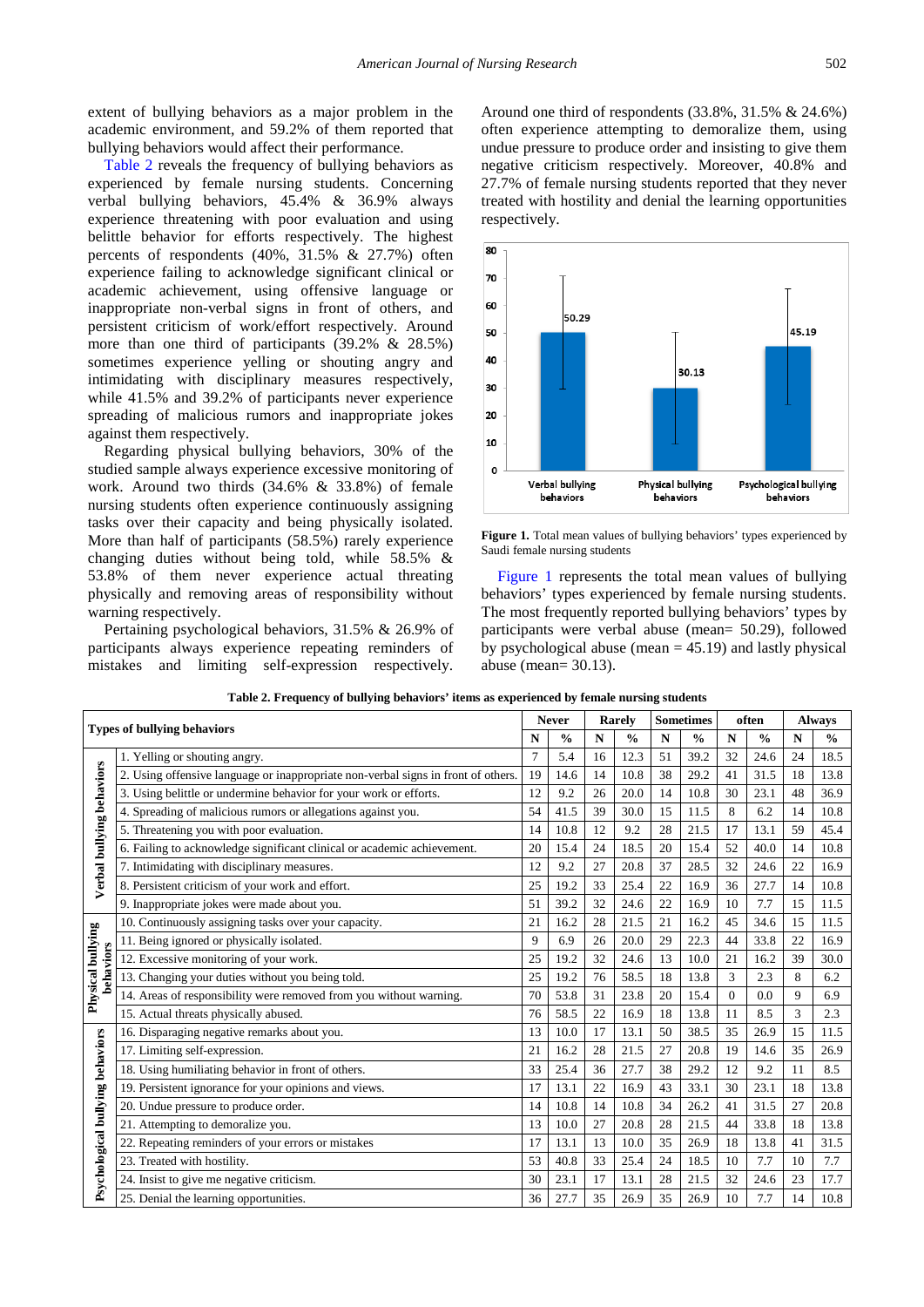<span id="page-4-0"></span>

| <b>Consequences of bullying behaviors</b> |                                              | <b>Never</b> |               | Rarely |               | <b>Sometimes</b> |               | often              |       | <b>Always</b> |               |
|-------------------------------------------|----------------------------------------------|--------------|---------------|--------|---------------|------------------|---------------|--------------------|-------|---------------|---------------|
|                                           |                                              | N            | $\frac{0}{0}$ | N      | $\frac{0}{0}$ | $\mathbf N$      | $\frac{0}{0}$ | N<br>$\frac{0}{0}$ |       | N             | $\frac{0}{0}$ |
|                                           | 1. Feeling of extreme fatigue or exhaustion. | 7            | 5.4%          | 12     | 9.2%          | 40               | 30.8%         | 28                 | 21.5% | 43            | 33.1%         |
|                                           | 2. Being sweat or shaking                    | 43           | 33.1%         | 26     | 20.0%         | 26               | 20.0%         | 13                 | 10.0% | 22            | 16.9%         |
| Physiological<br>Symptoms                 | 3. Losing weight                             | 28           | 21.5%         | 22     | 16.9%         | 42               | 32.3%         | 16                 | 12.3% | 22            | 16.9%         |
|                                           | 4. Gaining weight                            | 71           | 54.6%         | 21     | 16.2%         | 14               | 10.8%         | 8                  | 6.2%  | 16            | 12.3%         |
|                                           | 5. Raising blood pressure                    | 46           | 35.4%         | 20     | 15.4%         | 29               | 22.3%         | 17                 | 13.1% | 18            | 13.8%         |
|                                           | 6. Having Insomnia                           | 13           | 10.0%         | 15     | 11.5%         | 32               | 24.6%         | 25                 | 19.2% | 45            | 34.6%         |
|                                           | 7. Losing of appetite                        | 28           | 21.5%         | 23     | 17.7%         | 34               | 26.2%         | 10                 | 7.7%  | 35            | 26.9%         |
|                                           | 8. Thinking about leaving profession         | 31           | 23.8%         | 24     | 18.5%         | 30               | 23.1%         | 11                 | 8.5%  | 34            | 26.2%         |
|                                           | 9. Getting angry/anxious                     | 13           | 10.0%         | 13     | 10.0%         | 33               | 25.4%         | 29                 | 22.3% | 42            | 32.3%         |
|                                           | 10. Getting panic attacks                    | 21           | 16.2%         | 33     | 25.4%         | 29               | 22.3%         | 20                 | 15.4% | 27            | 20.8%         |
|                                           | 11. Feeling depression or sad                | 18           | 13.8%         | 27     | 20.8%         | 20               | 15.4%         | 33                 | 25.4% | 32            | 24.6%         |
|                                           | 12. Being low self-esteem                    | 44           | 33.8%         | 21     | 16.2%         | 23               | 17.7%         | 14                 | 10.8% | 28            | 21.5%         |
|                                           | 13. Becoming dissatisfied                    | 19           | 14.6%         | 16     | 12.3%         | 24               | 18.5%         | 32                 | 24.6% | 39            | 30.0%         |
| Psychological Symptoms                    | 14. Increasing absenteeism                   | 23           | 17.7%         | 27     | 20.8%         | 35               | 26.9%         | 17                 | 13.1% | 28            | 21.5%         |
|                                           | 15. Being fearfulness                        | 30           | 23.1%         | 22     | 16.9%         | 26               | 20.0%         | 21                 | 16.2% | 31            | 23.8%         |
|                                           | 16. Becoming fast irritable                  | 19           | 14.6%         | 26     | 20.0%         | 25               | 19.2%         | 29                 | 22.3% | 31            | 23.8%         |
|                                           | 17. Becoming withdraw                        | 24           | 18.5%         | 22     | 16.9%         | 44               | 33.8%         | 16                 | 12.3% | 24            | 18.5%         |
| <b>Behavioral</b><br>Symptoms             | 18. Becoming aggressive                      | 65           | 50.0%         | 22     | 16.9%         | 15               | 11.5%         | 10                 | 7.7%  | 18            | 13.8%         |
|                                           | 19. Increasing consumption of tobacco        | 109          | 83.8%         | 12     | 9.2%          | 4                | 3.1%          | $\overline{c}$     | 1.5%  | 3             | 2.3%          |

**Table 3. Frequency of bullying behaviors' consequences as experienced by female nursing**

[Table 3](#page-4-0) describes the frequency of bullying behaviors' consequences as experienced by female nursing students. Pertaining physiological symptoms, around one third (34.6%, 33.1% & 26.9%) of female nursing students always feel of physiological symptoms by having insomnia, feeling of extreme fatigue and losing of appetite respectively, while 32.3% of them sometimes feel the effect of bullying by losing weight. The highest percents of respondents (54.6%, 35.4% & 33.1%) never feel gaining weight, raising blood pressure and being sweat or shaking.

As regards psychological symptoms, 32.3%, 30%, 26.2% & 23.8% of participants always feel getting angry/anxious, becoming dissatisfied, thinking about leaving profession and being fearfulness respectively. Furthermore, 25.4% of respondents often feel depression or sad, while 26.9% of them sometimes feel increasing absenteeism. Around one third (33.8%) of female nursing students never feel of being low self-esteem, while 25.4% of them rarely feel getting panic attacks.

Concerning behavioral symptoms, 23.8% of respondents always feel of becoming fast irritable, while 33.8% of them often feel of becoming withdrawal. The majority (83.8% & 50%) of participants never feel of increasing consumption of tobacco or becoming aggressive respectively.

[Figure 2](#page-4-1) represents the total mean values of bullying behaviors' consequences experienced by female nursing students. The most frequently reported bullying behaviors' consequences by participants were psychological symptoms (mean= 52.84), followed by physiological symptoms (mean  $= 46.70$ ) and finally behavioral symptoms (mean= 33.32).

[Figure 3](#page-4-2) shows the frequency of most widespread learning environments of bullying behaviors. The female nursing students reported that clinical practice setting (39.2%) is the most widespread learning environments that involve bullying behaviors, followed by traditional classroom (38.5%), then skills laboratory (20%) and finally interactive screen (2.3%).

<span id="page-4-1"></span>

Figure 2. Total mean values of bullying behaviors' consequences experienced by Saudi female nursing students

<span id="page-4-2"></span>

**Figure 3.** Frequency of most widespread learning environments of bullying behaviors

[Figure 4](#page-5-0) illustrates the most likely sources to be bully among female nursing students. It was observed that 58.5% of respondents reported that classmate was the most likely source to be the bully, followed by faculty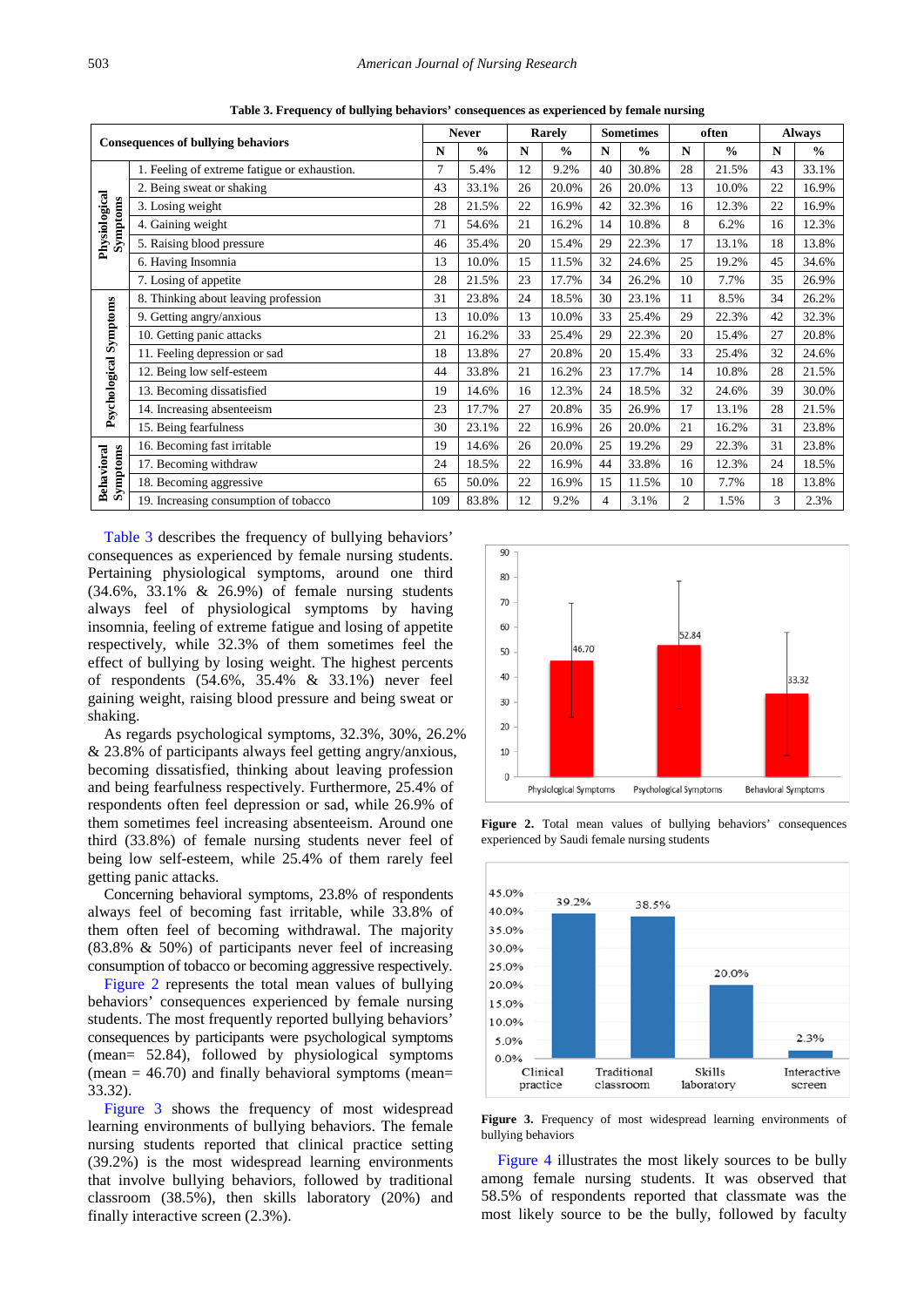members with 53.1%, then clinical instructors with 50% and after that patients or patients' family with 47.7%. The least three frequent perpetrators of bullying behaviors were nursing staff (38.5%), administrative staff (33.8%), and finally physician (17.7%).

<span id="page-5-0"></span>

**Figure 4.** Most likely sources to be bully among Saudi female nursing students

<span id="page-5-1"></span>

**Figure 5.** Frequency of coping strategies to adopt with bullying behaviors among Saudi female nursing students

[Figure 5](#page-5-1) displays the frequency of coping strategies to adopt with bullying behaviors among female nursing students. The most frequently coping strategies of bullying behaviors experienced by participants were putting up barriers (39.2%) followed by pretending not to observe the behavior (38.5%) then doing nothing (36.9%), after that demonstrated similar behavior (29.2%) and replying directly to the bully (25.4%). The least frequently reported coping strategies were shouting at the bully (20%), followed by perceiving the behavior as a joke (21.5%) and warning the bully not to do it again, and finally reporting to a superior/authority.

[Figure 6](#page-5-2) states the frequency for reasons of not reporting about bullying behaviors among female nursing students. The most frequently reasons of not reporting bullying behaviors experienced by participants were

fearing of punishment (46.2%), followed by fearing of poor evaluation (43.8%), then doing nothing (41.5%), after that labeling a trouble maker (39.2%), and finally do not know whom to report (27.7%). The least frequently reasons of not reported bullying behaviors were not worth effort (13.8%), followed by able to deal with their selves (17.7%), and finally do not know how to report (20%).

<span id="page-5-2"></span>

**Figure 6.** Frequency of reasons for not reporting about bullying behaviors among Saudi female nursing students

<span id="page-5-3"></span>

| nui sing stuuchts acauchne vear   |                  |    |       |           |        |           |  |  |  |  |
|-----------------------------------|------------------|----|-------|-----------|--------|-----------|--|--|--|--|
| Types of<br>bullying<br>behaviors | Academic<br>year | N  | Mean  | <b>SD</b> | F      | P value   |  |  |  |  |
|                                   | Sophomore        | 19 | 47.5  | 7.67      |        | $0.007**$ |  |  |  |  |
| Verbal<br>bullying<br>behavior    | Junior           | 30 | 48.1  | 24.46     | 4.1945 |           |  |  |  |  |
|                                   | Senior           | 60 | 47.73 | 22.88     |        |           |  |  |  |  |
|                                   | <b>Interns</b>   | 21 | 61.77 | 17.28     |        |           |  |  |  |  |
|                                   | Sophomore        | 19 | 22.37 | 17.02     |        | $0.027*$  |  |  |  |  |
| <b>Physical</b>                   | Junior           | 30 | 27.50 | 22.98     | 3.1482 |           |  |  |  |  |
| bullying<br>behavior              | Senior           | 60 | 33.89 | 9.89      |        |           |  |  |  |  |
|                                   | <b>Interns</b>   | 21 | 39.30 | 23.21     |        |           |  |  |  |  |
|                                   | Sophomore        | 19 | 38.83 | 8.14      |        |           |  |  |  |  |
| Psychological                     | Junior           | 30 | 40.39 | 25.17     | 2.8850 | $0.038*$  |  |  |  |  |
| bullying<br>behavior              | Senior           | 60 | 42.17 | 22.55     |        |           |  |  |  |  |
|                                   | Interns          | 21 | 54.88 | 22.17     |        |           |  |  |  |  |
|                                   |                  |    |       |           |        |           |  |  |  |  |

**Table 4. Relation between types of bullying behaviors and female nursing students' academic year**

P < 0.01 Highly Significant & P < 0.05 Significant.

[Table 4](#page-5-3) states the relation between types of bullying behaviors and female nursing students' academic year. There were statistical significant differences between different types of bullying behaviors and nurse students' academic year. The students of internship year had the highest mean values (61.77, 54.88 & 39.30) for verbal, psychological and physical forms of bullying behaviors respectively. While, the students of sophomore year had the lowest mean values  $(47.5, 38.83 \& 22.37)$  for verbal, psychological and physical types of bullying behaviors respectively.

[Table 5](#page-6-0) states the relation between consequences of bullying behaviors and female nursing students' academic year. It was apparent from the previous table; the nurses' interns (56.70) were experienced psychological symptoms.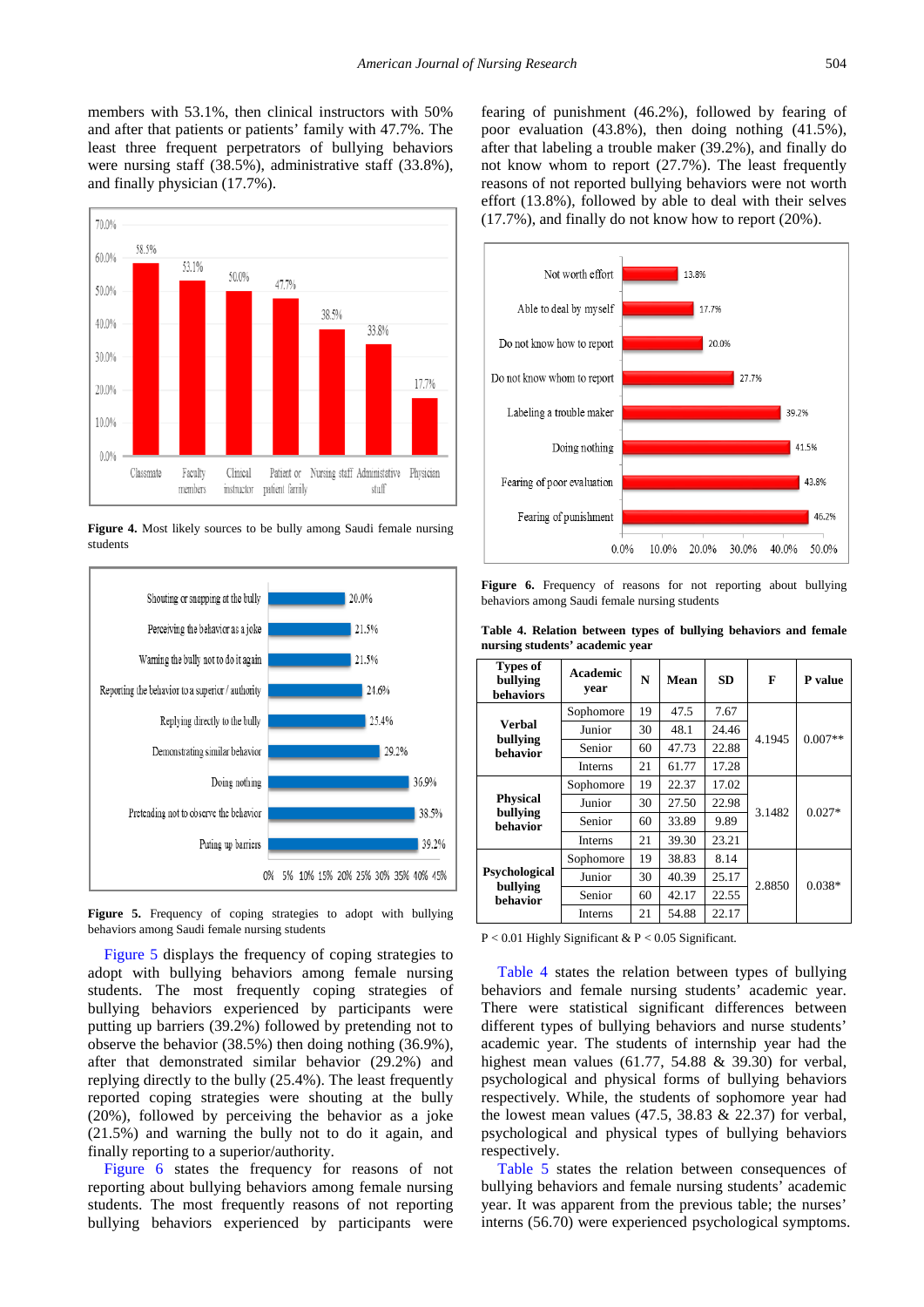While the students of sophomore and senior years were more exposed to physiological symptoms (52.07), and behavioral symptoms (41.77) respectively. There were statistical significance differences between the participants' academic years and different consequences of bullying behaviors.

**Table 5. Relation between consequences of bullying behaviors and female nursing students' academic year**

<span id="page-6-0"></span>

| <b>Consequences</b><br>of bullying<br>behaviors  | <b>Academic</b><br>year | N  | Mean  | <b>SD</b> | F        | <b>P</b> value |  |  |
|--------------------------------------------------|-------------------------|----|-------|-----------|----------|----------------|--|--|
| <b>Physiological</b><br><b>Symptoms</b><br>scale | Sophomore               | 19 | 52.07 | 22.72     |          |                |  |  |
|                                                  | Junior                  | 30 | 31.67 | 8.16      | 6.50189  | $0.0004***$    |  |  |
|                                                  | Senior                  | 60 | 51.96 | 25.09     |          |                |  |  |
|                                                  | <b>Interns</b>          | 21 | 48.30 | 22.41     |          |                |  |  |
| <b>Psychological</b><br><b>Symptoms</b><br>scale | Second                  | 19 | 58.22 | 27.70     |          | 0.0563         |  |  |
|                                                  | Third                   | 30 | 41.77 | 13.72     | 2.582829 |                |  |  |
|                                                  | Fourth                  | 60 | 55.31 | 29.40     |          |                |  |  |
|                                                  | <b>Interns</b>          | 21 | 56.70 | 21.79     |          |                |  |  |
| <b>Behavioral</b><br><b>Symptoms</b><br>scale    | Sophomore               | 19 | 34.54 | 24.15     |          |                |  |  |
|                                                  | Junior                  | 30 | 18.96 | 11.89     | 6.885038 | $0.0002$ ***   |  |  |
|                                                  | Senior                  | 60 | 41.77 | 27.65     |          |                |  |  |
|                                                  | Interns                 | 21 | 28.57 | 19.02     |          |                |  |  |

## **4. Discussion**

Historically, bullying from academicians has been an untouched area of research until now, due to the assumption that faculty members should follow high standards of ethics and professionalism [\[1\].](#page-8-0) Unfortunately, when the students feel bullied by faculty members /clinical instructors who abuse of power, the students will not only mistrust and disrespect for those faculty members, but also they may experience collateral damage in their learning and become perpetrators of bullying behaviors with others. The problem of bullying is far-reaching, therefore, this study emphasizes to study the phenomena of bullying and coping strategies among Saudi female students during their nursing education.

In this study, the majority (83.8%) of respondents  $(N= 130)$  experienced bullying behaviors during the period of studying in nursing education program. Most of participants estimated the extent of bullying behaviors in the academic environment as a major problem, and more than half of them reported that bullying behaviors would affect their performance. These findings might be due to negative culture of unhealthy and non-supportive learning environment, which aggregate the problem. When the students exposed to bullying during the learning process, it prevent them from achieving the competent level of performance and create unsafe environment. These results are in the same line with Clarke, et al. [\[15\]](#page-8-13) who surveyed 674 nursing students, 88.7% of them experiencing at least one act of bullying behaviors. Abd-Elrahman [\[22\]](#page-9-2) revealed that 87.6% (N=709) of Egyptians' student nurses are experiencing bullying behaviors. Accordingly, Seibel and Fehr [\[3\]](#page-8-1) recognized bullying behaviors as common complaints among nursing students and routine experiences in academia and clinical setting. In this aspect, Smith, et al. [\[24\]](#page-9-3) illustrated that the extent of bullying behaviors experienced by nursing students is unclear as percentages range among studies.

The results showed that clinical practice setting is the most frequent learning environment involving bullying behaviors, followed by traditional classroom, then skills laboratories. The explanation for this finding may be due to unfamiliar environment with the clinical learning, lack of experiences, and frequent ward rotations among different courses. Similarly, Ferns and Meerabeau [\[16\]](#page-8-14) found that nursing students in the United Kingdom (UK) were vulnerable to bullying during clinical rotations due to intensive clinical contact time, the short duration of clinical rotations, and inexperience. In another study conducted in United States (US), Smith, et al. [\[24\]](#page-9-3) confirmed that nursing students experience various forms of bullying behaviors in clinical setting. In contrast, recent research of Seibel and Fehr [\[3\]](#page-8-1) emphasized that different types of bullying can be happened in class or clinical settings within and between student and faculty groups.

In this study, the most likely source to be bully among Saudi female nurse students was classmate (58.5%), followed by faculty members (53.1%), then clinical instructors (50%) and after that patients or patients' family (47.7%). In the same scene, the least three frequent perpetrators of bullying behaviors were nursing staff (38.5%), administrative staff (33.8%), and finally physician (17.7%). Similarly, in Cerit, et al. [\[2\]](#page-8-17) study, which developed an instrument of bullying behaviors in nursing education, stated that the nursing students exposed to bullying behaviors by classmates, instructors, clinical nurses, patient's relatives, and doctors. Moreover, these findings supported by Celik and Bayraktar [\[25\]](#page-9-4) study, who found that the main perpetrators of academic abuse among Turkey nursing students was classmates.

On contradictory, an Australian study conducted by Hopkins, et al. [\[15\]](#page-8-13) identified that the dominant perpetrator of nursing students during clinical practice was the patient followed by registered nurses and colleagues. While in another study of Kassem, et al. [\[17\]](#page-8-15) issued that the major perpetrator of bullying behaviors comes from the staff nurse, while the faculty and classmate were the lowest sources of bullying behaviors.

Based on the current findings, verbal abuse was the most frequent bullying behaviors form that reported by Saudi female nursing students, followed by psychological and physical abuse. These results confirmed by Celik and Bayraktar [\[25\]](#page-9-4) who found that verbal abuse was the most frequently reported type of bullying. Concerning verbal bullying behaviors, the students reported that they always threaten with poor evaluation (45.4%%) and use belittle behavior for their efforts (36.9%), as well as they often experience failing to acknowledge significant clinical or academic achievement (40%), use offensive language or inappropriate non-verbal signs in front of others (31.5%), and persistent criticism of work/effort (27.7%). In the same line, Cooper, et al. [\[26\]](#page-9-5) surveyed nursing students  $(N = 636)$  who reported that they got a bad marks as a punishment (88.2%), lacked acknowledgement when making any significant accomplishments (80%), and overloaded with work (84%).

Natarajan, et al. [\[27\]](#page-9-6) documented that nurse students confronted bullying in the form of harassing comments (21.3%), general taunts (30.1%), and threating of physical harm (34.2%). Furthermore, Abd-Elrahman [\[22\]](#page-9-2) stated that undervaluing of efforts (83.2%) and negative remarks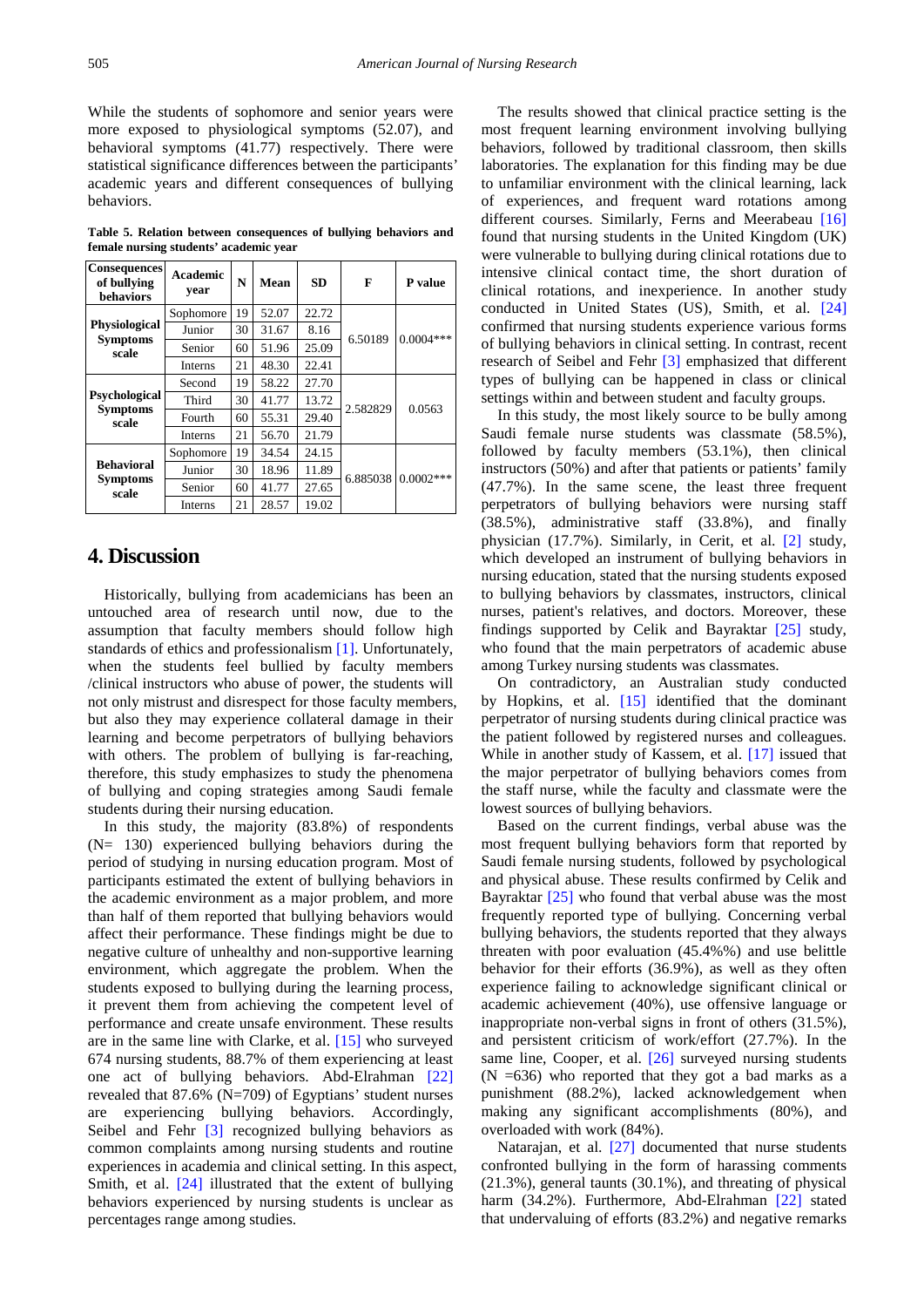about becoming a nurse (81.9%) in clinical setting were experienced by nursing students. Celik and Bayraktar [\[25\]](#page-9-4) studied the state of abuse in nursing education in Turkey, and found that students being punished with poor grades, yelled or shouted, and may victims by rumors spread about them.

Pertaining physical bullying behaviors, results also demonstrated that nurse students always experience excessive monitoring of work (30%), as well as often continuously assign tasks over their capacity (34.6%) and be physically isolated (33.8%). Nevertheless, they rarely experience changing duties without being told (58.5%), and never experience actual threating physically (58.5%) and removing areas of responsibility without warning (53.8%). In Egypt study, Abd-Elrahman [\[22\]](#page-9-2) found physical abuse is the least reported bullying behaviors among nursing students. On the contrary, in the Australian study identified physical violence in the workplace experienced by nursing students as the most frequent form of bulling in clinical settin[g \[14\].](#page-8-12)

As regard psychological behaviors, it should be noted that the respondents always experience repeating reminders of mistakes (31.5%) and limit self-expression (26.9%). Additionally, they often experience attempting to demoralize (33.8%), use undue pressure to produce order (31.5%), and insist to give them negative criticism (24.6%). However, they never treated with hostility (40.8%) and denial the learning opportunities (27.7%). Abd-Elrahman [\[22\]](#page-9-2) stated that nursing students treated with hostility (61.7 %); ignored (60.4 %); and resentment towards them (53.3 %). On the contrary, Smith, et al. [\[24\]](#page-9-3) reported that being denied an opportunity to learn experienced by nursing students through not giving them opportunities to perform patient care, and feeling of impatient with them or not explaining what was going on with the patient.

The current study results documents that psychological symptoms are the most frequently reported bullying behaviors' consequences among nursing students, followed by physiological symptoms and then behavioral symptoms. In psychological symptoms, the students always get angry/anxious (32.3%), dissatisfied (30%), think to leave profession  $(26.2%)$  & be fearfulness (23.8%). They often feel depressed or sad (25.4%), and sometimes increase absenteeism (26.9%). On the other hand, the most frequent physiological symptoms include the female student always feel insomnia (34.6%), extreme fatigue (33.1%), losing weight (32.3%) and losing of appetite (26.9%). While, the students become fast irritable (23.8%) and withdrawal (33.8%) as behavioral symptoms.

Longo, [\[28\]](#page-9-7) in his study mentioned that the psychological consequences of bullying among nursing students include panic attacks, fear, anxiety, depression, drug use, and social isolation. While the physiological symptoms include headaches, sleep disorders, high blood pressure, anorexia, gastrointestinal problems, and suicide attempts.

In other words, Smith, et al. [\[24\]](#page-9-3) described the psychological symptoms of bullying behaviors among nursing students involve dread, disbelief, worry, feeling self-conscious, loss of confidence, and decreased self-esteem. In the same study, the physical symptoms manifested by crying or feeling physically sick. While the emotional symptoms incorporated feeling scared, nervous, irritated, angry, pissed off and uncomfortable during and after bullying events. Abd-Elrahman [\[22\]](#page-9-2) reported that the effect of bullying felt among nursing students was getting angry (88.6 %), forgetful (68 %), and loss of concentration (58.9 %). Accordingly, the effect of direct negative behaviors can be ranged from practical jokes and mild violence to physical violence [\[2\].](#page-8-17)

It is clear from the study's findings that the most reported coping strategies of bullying behaviors experienced by Saudi female nursing students were putting up barriers (39.2%), pretending not to observe the behavior (38.5%), doing nothing (36.9%), demonstrating similar behavior (29.2%) and replying directly to the bully (25.4%). These findings may be explained by the fact that nursing students saw themselves as powerless individuals due to their learning role and they considered bullying as natural culture in academic setting.

In a somewhat similar study conducted by Cooper, et al. [\[26\]](#page-9-5) documented that the passive responses to the bullying behaviors were did nothing, put up barriers and pretended not to see the behavior, while the active responses were spoken directly to the bully and reported the behavior to a superior/authority. In a comparative Egyptian study of Kassem, et al. [\[17\]](#page-8-15) denoted that the highest coping strategies used in both groups of nurses students (faculty and technical health institute) were pretending not to see the behavior and reporting the behavior to a superior / authority. While, demonstrating similar behavior is the lowest coping strategy used by both groups.

Conversely, the study of Karatas, et al. [\[10\]](#page-8-8) who surveyed 202 nursing students in different academic years addressed that the large percentage of them used face-toface communication with the perpetrators of bullying, reporting the incident to higher authorities, and working in a planned manner to avoid criticism. The previous study justified these findings due to both social and occupational culture, which considered as crucial determinants of student attitudes.

According to the current study results, the most frequently reasons of not reporting bullying behaviors experienced by participants were fearing of punishment (46.2%), fearing of poor evaluation (43.8%), belief if it is known doing nothing (41.5%), labeling a trouble maker (39.2%), and do not know whom to report (27.7%). In a study of Abd-Elrahman, [\[22\],](#page-9-2) the most commonly reported reasons why students did not report bullying were fear of poor evaluation (65.6 %) and not worth the effort (56.4%).

It was apparent from the study findings; there were statistical significant differences between different types of bullying behaviors and nurse students' academic year. The nurse interns were the dominants participants having the highest mean values for different forms of bullying behaviors. While, the students of sophomore year had the lowest mean values for different forms of bullying behaviors. The reason for this finding may be due to the nurse interns have passed with many situations of bullying behaviors during the years of studying in academic setting, as well as in clinical setting. While, the students of sophomore year have not enough experiences and little period of training in clinical rotations. However, both of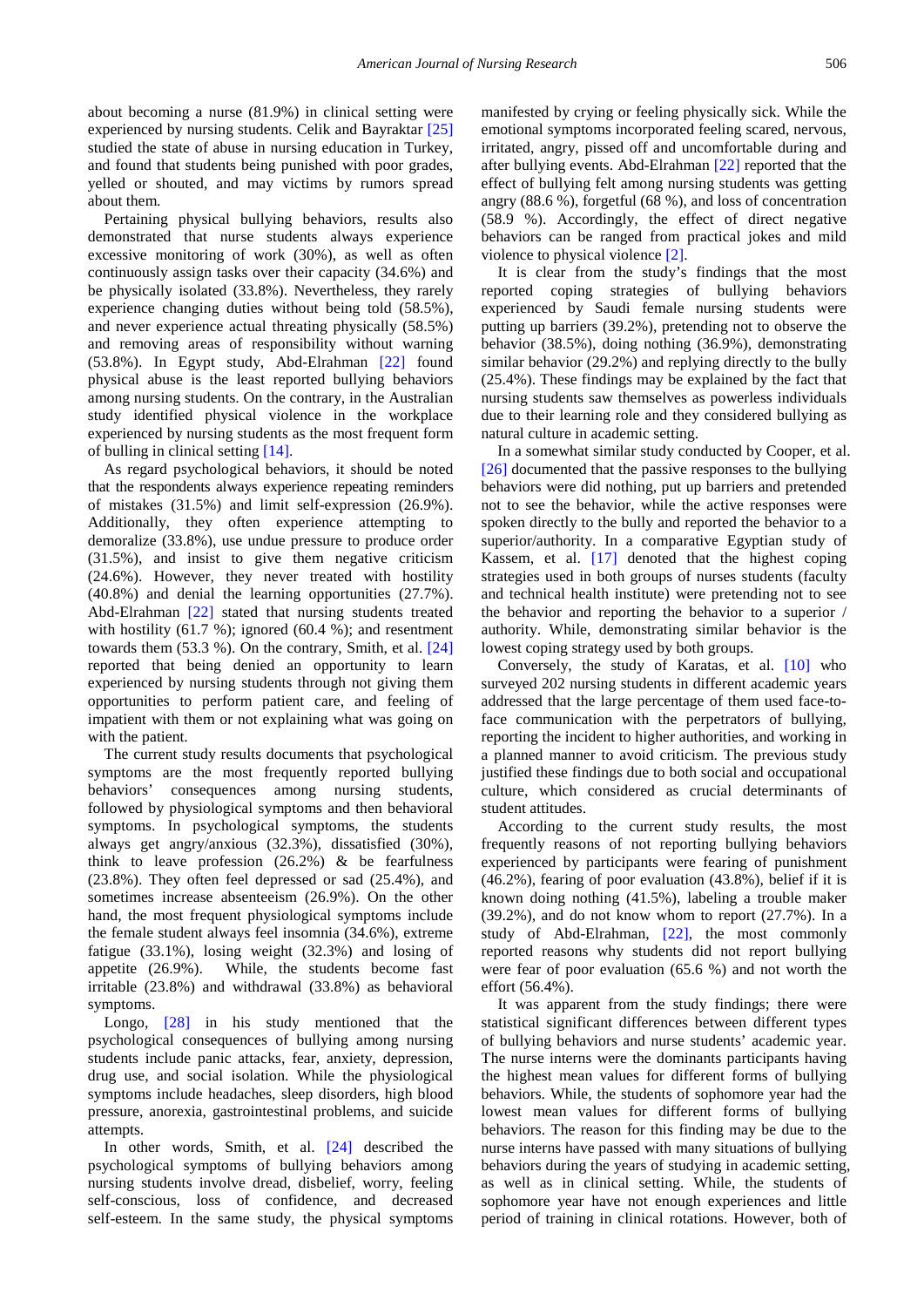them experience all forms of bullying regardless their years of experiences in nursing education program. Clarke, et al. [\[15\]](#page-8-13) study supported this finding and highlighted that the bullying behaviors did not differ significantly by year of study, but the students of fourth-year tended to report the highest percent of bullying, followed by third, second, and first.

The findings also clarified statistical significance differences between the participants' academic years and different consequences of bullying behaviors. The nurses' interns were more exposed to psychological symptoms of bullying behaviors (56.70). While the students of sophomore and senior years were more exposed to physiological symptoms (52.07), and behavioral symptoms (41.77) respectively. While, Abd-Elrahman, [\[22\]](#page-9-2) emphasized that there were no significant differences between nurse students at the different academic years (first, second, third & fourth) and the bullying effects.

## **5. Recommendations**

Based on the study findings, there is a need to establish policy for identifying the legal implications in behaving with bullying behaviors not only towards the nurses' students but also towards the faculty. Both of them should be aware with a reliable procedure that must be follow for reporting the bullying incident in a respectful and nonthreatening environment with confidentiality responding. Increasing the students and faculty awareness towards the appropriate coping strategies for dealing with the cycle of bullying process through conducting workshops and seminars. The academic nursing administrators must integrate the bullying issue in the curriculum of nursing education program for knowing how to manage, cope and interact professionally in these situations. Developing a rapport relationship between the nurse students and faculty members especially the clinical instructors. Moreover, there is a need for conducting further longitudinal study to identify the root causes and indirect effects of bullying behaviors in nursing academic and clinical settings environment.

## **6. Conclusion**

In conclusion, there is an evidence for presence of bullying phenomena among female nursing students that deserve to be studied especially in Saudi Arabia. Furthermore, results of the current study confirmed that Saudi female nursing students experienced different forms of bullying behaviors in the clinical and traditional classroom settings. The main perpetrators reported by them were classmate, faculty member, clinical instructor and patients or patients' family. The consequences of bullying behaviors were mainly psychological, physiological and behavioral symptoms. Putting up barriers, pretending not to observe the behavior, doing nothing, and demonstrating similar behavior and replying directly to the bully were the most common coping strategies used by nurse students. The most frequently reasons of not reporting bullying behaviors experienced by participants were fearing of punishment and poor

evaluation, doing nothing, labeling a trouble maker, and do not knowing whom to report.

# **References**

- <span id="page-8-0"></span>[1] Misawa, M., *Cuts and bruises caused by arrows, sticks, and stones in academia: Theorizing three types of racist and homophobic bullying in adult and higher education*. Adult Learning, 2015. 26(1): p. 6-13.
- <span id="page-8-17"></span>[2] Cerit, K., Keskin, S.T., and Ekici, D., *Development of Instrument of Bullying Behaviors in Nursing Education based on Structured Equation Modeling*. Asian Nursing Research, 2018. 12: p. 245-250.
- <span id="page-8-1"></span>[3] Seibel, L.M. and Fehr, F.C., *They can crush you": Nursing students' experiences of bullying and the role of faculty*. Journal of Nursing Education and Practice, 2018. 8(6).
- <span id="page-8-2"></span>[4] Sittichai, R. and Smith, P.K., *Bullying and Cyberbullying in Thailand: A Review* International Journal of Cyber Society and Education, 2013. **6**(1): p. 31-44.
- <span id="page-8-3"></span>[5] Hoel, H., Gigay, S.I., and Davidsonz, M.J., *Expectations and realities of student nurses' experiences of negative behaviour and bullying in clinical placement and the influence of socialization processes*. Health Services Management Research, 2016. 20: p. 270-278.
- <span id="page-8-4"></span>[6] Milesky, J.L., et al., *Promoting a culture of civility in nursing education and practice.* Journal of Nursing Education and Practice, 2015. 5(8): p. 90-94.
- <span id="page-8-5"></span>[7] American Nursing Association, *Professional Issues Panel on Incivility, Bullying, and Workplace Violence*, in New Position Statement, Board of Directors, Editor. 2015. Available at: file:///C:/Users/ITU/Downloads/PosStat-Endorsed-ANA-Incivility-Bullying-Violence.pdf.
- <span id="page-8-6"></span>[8] Janet, W., *An exploration of bullying behaviours in nursing: a review of the literature*. British Journal of Nursing, 2016. 25(6): p. 303-306.
- <span id="page-8-7"></span>[9] Wilkins, J., *The use of cognitive reappraisal and humour as coping strategies for bullied nurses*. International Journal of Nursing Practice, 2014. 20: p. 283-92.
- <span id="page-8-8"></span>[10] Karatas, H., Ozturk, C., and Bektas, M., *A Study of Bullying Against Nursing Students.* The Journal of Nursing Research, 2016. 00(0): p. 1-5.
- <span id="page-8-9"></span>[11] Ball, J. and Pike, G., *Bullying, harassment and assault: preliminary findings from the RCN Working Well*, 2000 Survey. Royal College of Nursing, London. 2001.
- <span id="page-8-10"></span>[12] Hutchinson, M., *Bullying as workgroup manipulation: A model for understanding patterns of victimization and contagion within the workgroup*. J Nurs Management, 2013. 21(3): p. 563-71.
- <span id="page-8-11"></span>[13] Faucher, C., Jackson, M., and Cassidy, W., *When online exchanges byte: An examination of the policy environment governing cyberbullying at the university level*. Canadian Journal of Higher Education, 2015. 45(1): p. 102-21.
- <span id="page-8-12"></span>[14] Hopkins, M., Fetherston, C.M., and Morrison, P., *Prevalence and characteristics of aggression and violence experienced by Western Australian nursing students during clinical practice*. Contemporary Nurse, 2014. 49: p. 113-21.
- <span id="page-8-13"></span>[15] Clarke, C.M., et al., *Bullying in Undergraduate Clinical Nursing Education.* Journal of Nursing Education, 2012. 51(5): p. 269-276.
- <span id="page-8-14"></span>[16] Ferns, T. and L. Meerabeau, *Verbal abuse experienced by nursing students.* Journal compilation, Blackwell Publishing Ltd, 2008. 61: p. 436-44.
- <span id="page-8-15"></span>[17] Kassem, A.H., Elsayed, R.S., and Elsayed, W.A., *Bullying Behaviors and Self Efficacy among Nursing Students at Clinical Settings: Comparative Study.* Journal of Education and Practice, 2015. 6(35): p. 25-36.
- <span id="page-8-16"></span>[18] Foster, B., Mackie, B., and Barnett, N., *Bullying in the health sector: A study of bullying of nursing students.* New Zealand Journal of Employment Relations, 2004. 29(2): p. 67-83.
- <span id="page-8-18"></span>[19] Zinan, N., *Bully Victim Identification and Intervention Program for School Nurses*. 2010, University of Massachusetts Amherst.
- <span id="page-8-19"></span>[20] Birksa, M., et al., *A 'rite of passage?' Bullying experiences of nursing students in Australia*. Collegian 25 (2018) 45–50, 2018.  $25: p. 45-50.$